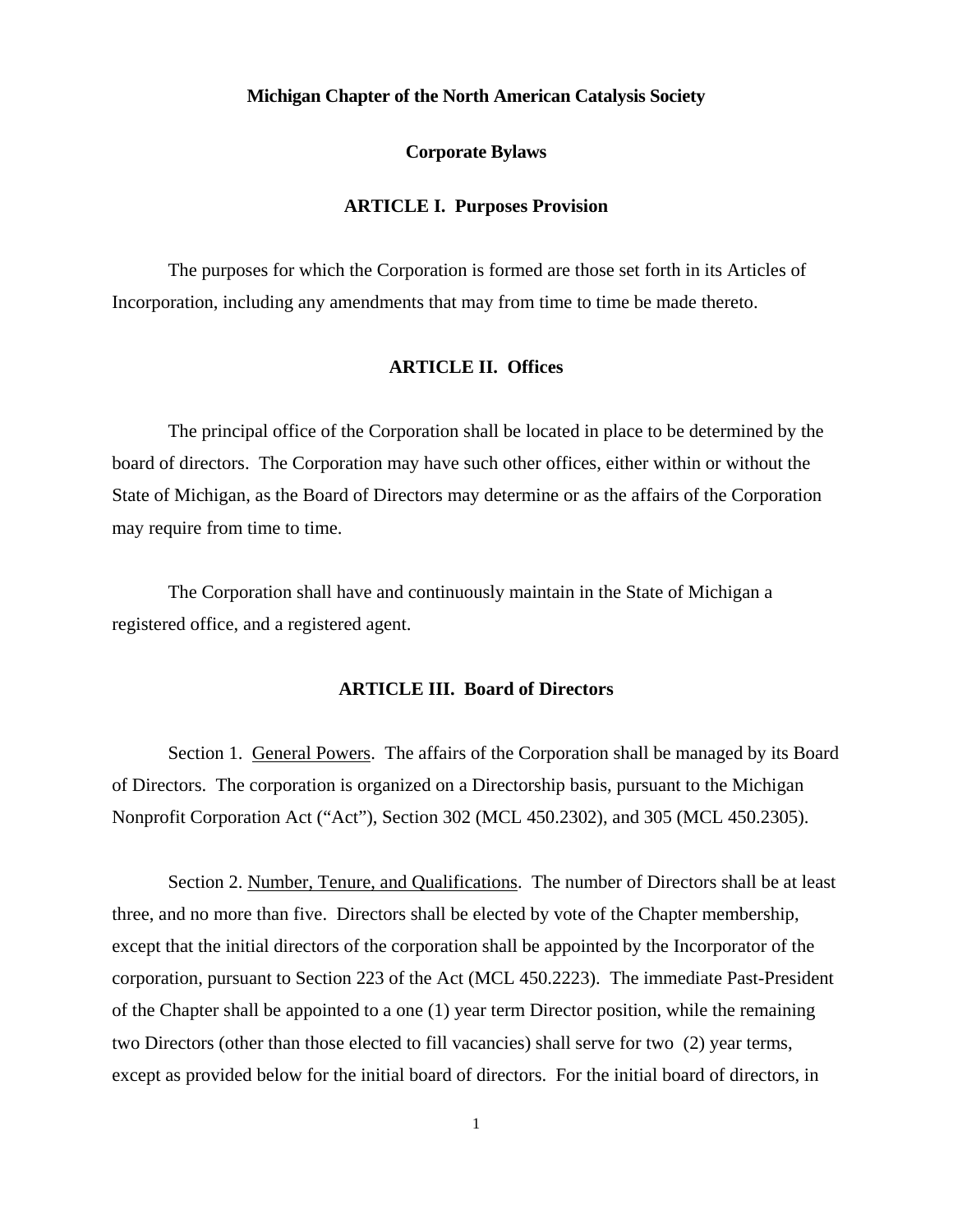order to prevent all board terms expiring at once, the directors shall be divided into twp classes of directors, Classes A and B. Directors in Class A shall be appointed by the Incorporator to serve for two (2) years; directors in Class B shall be appointed to serve for one (1) year. In the event of an increase in the number of directors serving, terms shall be established so that the terms of approximately one-third (1/3) of the directors expire each year. Directors shall be eligible for re-election. Directors need not be residents of the State of Michigan, but must be members of the Chapter in good standing.

Section 3. Annual and Regular Meetings. An annual meeting of the Board of Directors shall be held at intervals not to exceed twelve months, at a time and place stipulated to by resolution of the Board of Directors, for the purpose of electing Directors and for the transaction of such other business as may come before the meeting. Until modified by said resolution of the Board of Directors, the annual meeting shall be held in August. Fifteen days written notice shall be provided each member of the Board of Directors. Notice may be given by regular mail, or by electronic transmission.[\\*](#page-1-0) If mailed, the notice of meeting shall be deemed to be delivered when deposited in the United States mail addressed to the Director at his or her address as it appears on the records of the Corporation, with postage thereon prepaid. The Board of Directors may provide by resolution the time and place, either within or without the State of Michigan, for the holding of regular meetings of the Board without other notice than such resolution.

Section 4. Special Meetings. Special meetings of the Board of Directors may be called by or at the request of the Chairperson of the Board of Directors or any two Directors. The person or persons authorized to call special meetings of the Board may fix any place, either within or without the State of Michigan, as the place for holding any special meeting of the Board called by them.

Section 5. Notice. Notice of any special meeting of the Board of Directors shall be given at least two (2) days previously thereto by written notice delivered personally or sent by mail, fax, or electronic transmission to each Director at his or her address and/or fax number as shown

ī

<span id="page-1-0"></span><sup>\*</sup>"Electronic transmission" means any form of communication that meets all of the following: (a) it does not directly involve the physical transmission of paper; (b) it creates a record that may be retained and retrieved by the recipient; and (c) it may be directly reproduced in paper form by the recipient through an automated process.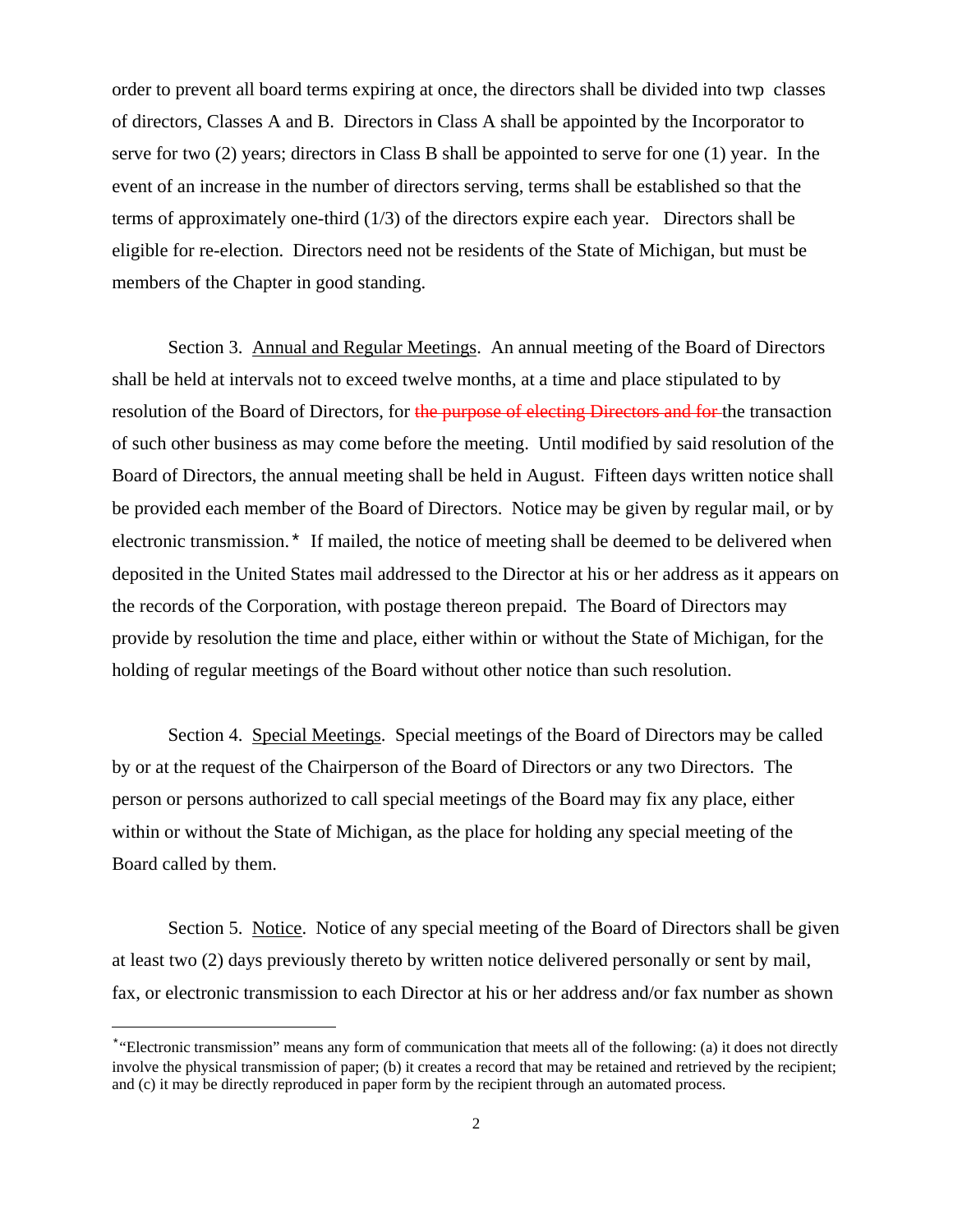by the records of the Corporation. If mailed, such notice shall be deemed to be delivered when deposited in the United States mail in a sealed envelope so addressed, with postage thereon prepaid. Any Director may waive notice of any meeting. The attendance of a Director at any meeting shall constitute a waiver of notice of such meeting, except where a Director attends a meeting for the express purpose of objecting to the transaction of any business because the meeting was not lawfully called or convened.

Section 6. Quorum. A majority of the Board of Directors shall constitute a quorum for the transaction of business at any meeting of the Board; but if less than a majority of the Directors are present at said meeting, a majority of Directors present may adjourn the meeting from time to time without further notice.

Section 7. Manner of Acting. The act of a majority of the Directors present at a meeting at which a quorum is present shall be the act of the Board of Directors, unless the act of a greater number is required by law or by these Bylaws. The Chair of the Board of Directors shall preside at the meetings of the Board.

Section 8. Vacancies. Any vacancy occurring in the Board of Directors and any Directorship to be filled by reason of an increase in the number of Directors, shall be filled by the Board of Directors at a regular or special meeting. A Director elected to fill a vacancy shall be elected for the unexpired term of his or her predecessor in office.

Section 9. Compensation. Directors as such shall not receive any stated salaries for their services, but by resolution of the Board of Directors a fixed sum and expenses of attendance, if any, may be allowed for attendance at each regular or special meeting of the Board. Nothing herein contained shall be construed to preclude any Director from serving the Corporation in any other capacity and receiving reasonable compensation therefore.

Section 10. Informal Action by Directors. Any action required by law to be taken at a meeting of Directors, or any action which may be taken at a meeting of Directors, may be taken without a meeting if a consent in writing, setting forth the action so taken, is signed by all of the Directors.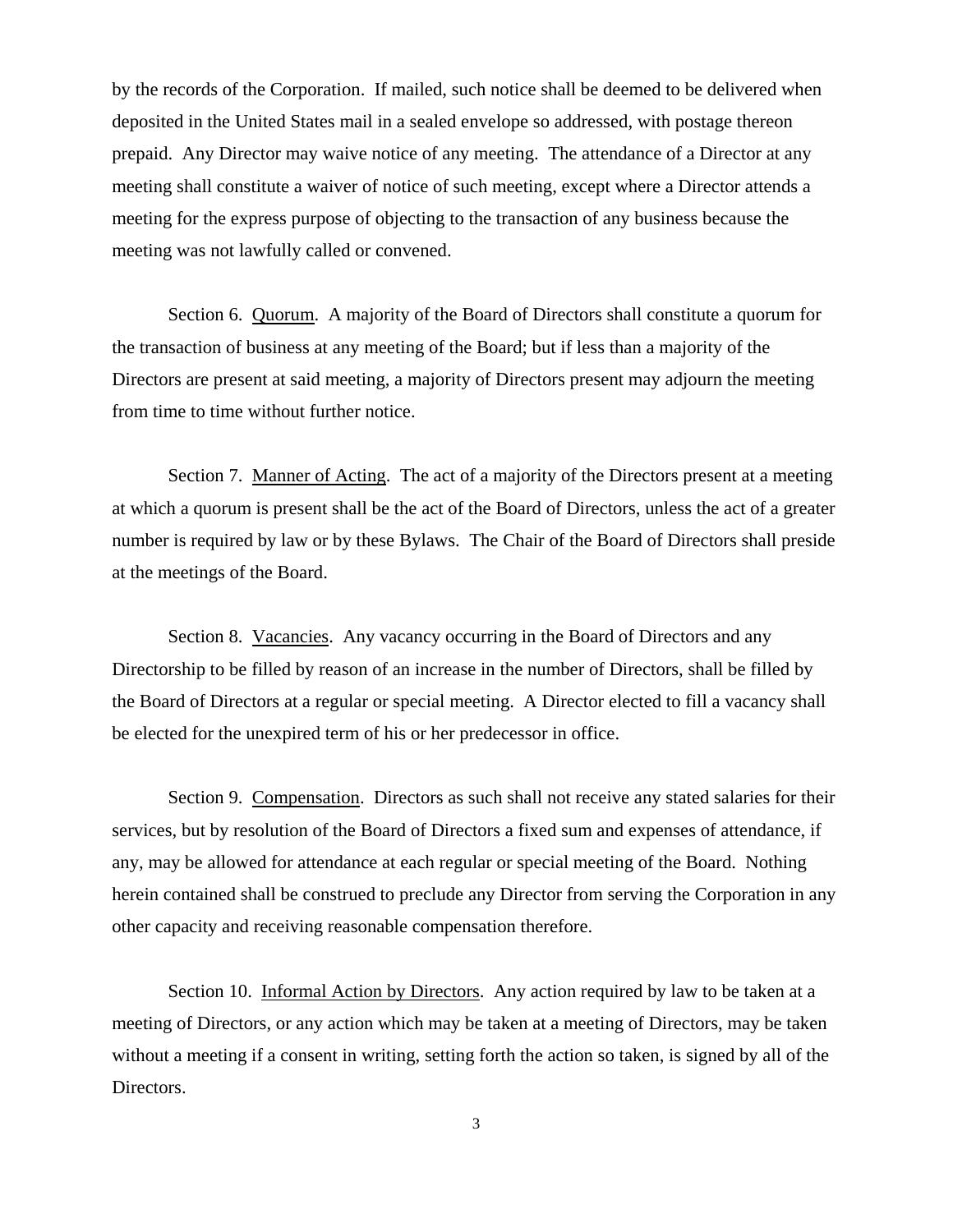Section 11. Telephonic Conferences. A Director may participate in a meeting of Directors by conference telephone or similar communication equipment by which all persons participating in the meeting may communicate with each other, if all participants are advised of the communication equipment and the names of the participants in the conference are divulged to all participants. Participation in the meeting pursuant to this section constitutes presence in person at the meeting.

#### **ARTICLE IV. Officers**

Section 1. Officers. The officers of the Corporation shall be a President, one or more Vice-President (the number thereof to be determined by the Board of Directors), a Secretary/ Treasurer and such other officers as may be elected in accordance with the provisions of this article. The Board of Directors may elect or appoint such other officers, including one or more Assistant Secretaries and one or more Assistant Treasurers, as it shall deem desirable, such officers to have the authority and perform the duties prescribed, from time to time, by the Board of Directors. Any two or more offices may be held by the same person, except President and Secretary. No officer can serve in any position for consecutive terms except that of the Chapter Representative. An officer shall not execute, acknowledge, or verify an instrument in more than one capacity if the instrument is required by law or the Articles of Incorporation or these Bylaws to be executed, acknowledged or verified by more than two officers.

Section 2. Election and Term of Office. Open Officer Positions of the Corporation shall be elected annually by the Board of Directors at the annual meeting of the Board of Directors a majority vote of the Chapter membership in good standing at a meeting to be held at the annual Chapter Symposium. Nominations for open officer positions can be offered to the Board of Directors and Chapter officers by any Chapter member in good standing using either regular or electronic mail, or from the floor of the Annual meeting, before final vote. For the purposes of election at the Annual Symposium, a quorum of the membership is defined as all those members in good standing in attendance. If the election of officers shall not be held at such meeting, such election shall be held at another Chapter meeting as soon thereafter as conveniently may be, with a definition of quorum as the number of members of good standing in attendance. New offices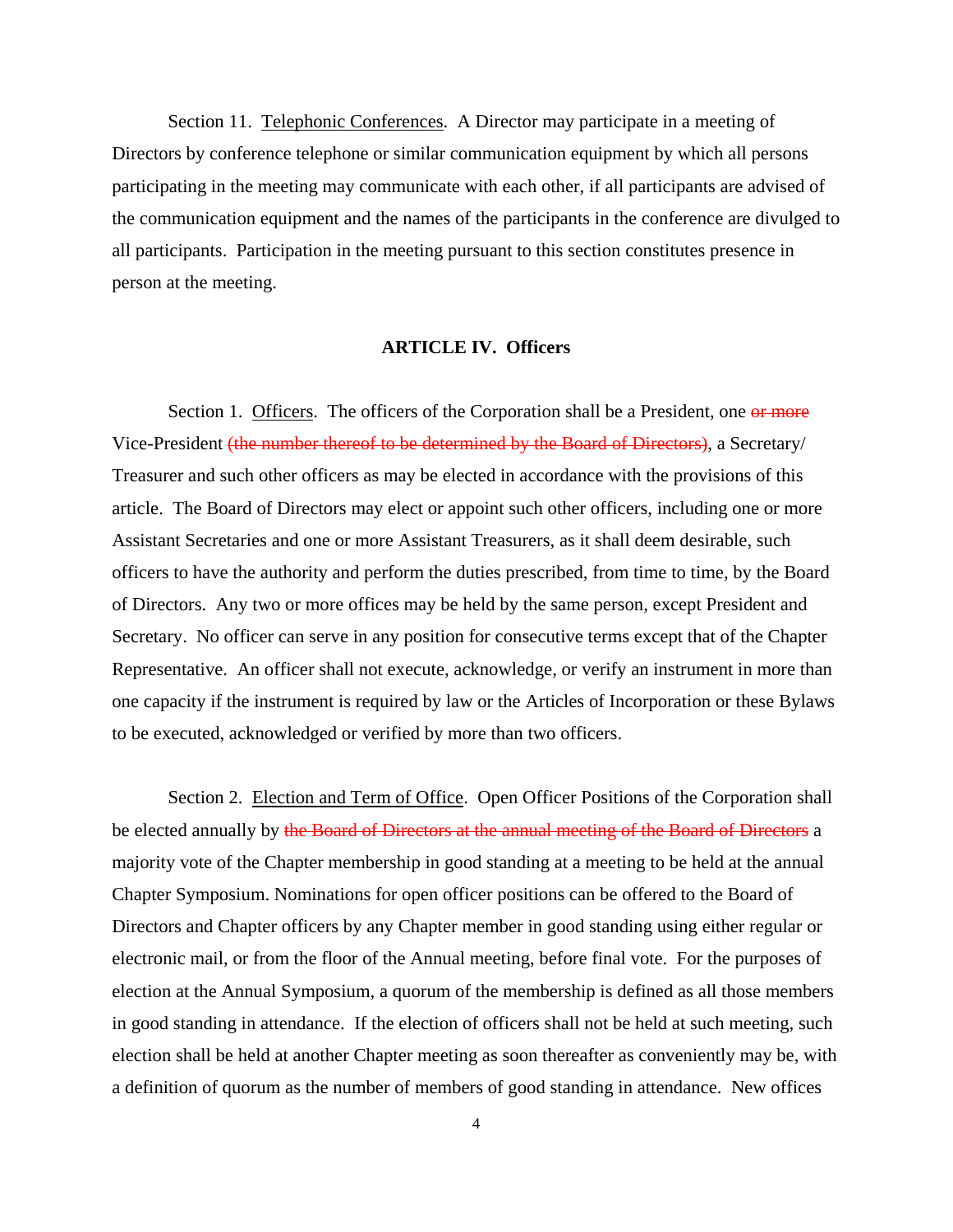may be created and filled at any meeting of the Board of Directors. Each officer shall hold office until his or her successor shall have been duly elected and shall have qualified. Chapter elections shall be conducted by the President, or Vice-President.

Section 3. Elections. Chapter membership should be notified by electronic means at least seven (7) days for any meeting wherein elections are conducted. While officers will be typically elected at the Annual Symposium, there may be the need to call a special election for Chapter members to vote on Chapter business. Any Chapter meeting can serve as a forum for election, provided prior notification, where a simple majority vote of the quorum will serve to advance business. A quorum will be defined as the Chapter members in good standing in attendance at said meeting.

Section 3. Removal. Any officer elected or appointed by the Board of Directors may be removed by the Board of Directors whenever in its judgment the best interests of the Corporation would be served thereby.

Section 4. Vacancies. A vacancy in any office because of death, resignation, removal, disqualification or otherwise, may be filled by the Board of Directors for the unexpired portion of the term.

Section 5. President. The President shall serve as the Chairperson of the Board of Directors, shall be the principal executive officer of the Corporation and shall in general supervise and control all of the business and affairs of the Corporation. The President may sign, with the Secretary or any other proper officer of the Corporation authorized by the Board of Directors, any deeds, mortgages, bonds, contracts, or other instruments which the Board of Directors has authorized to be executed, except in cases where the signing and the execution thereof shall be expressly delegated by the Board of Directors or by these Bylaws or by statute to some other officer or agent of the Corporation; and in general he or she shall perform all duties incident to the office of President and such other duties as may be prescribed by the Board of Directors from time to time. The President shall serve a one (1) year term and then shall automatically advance to the position of Director for a one (1) year term of service.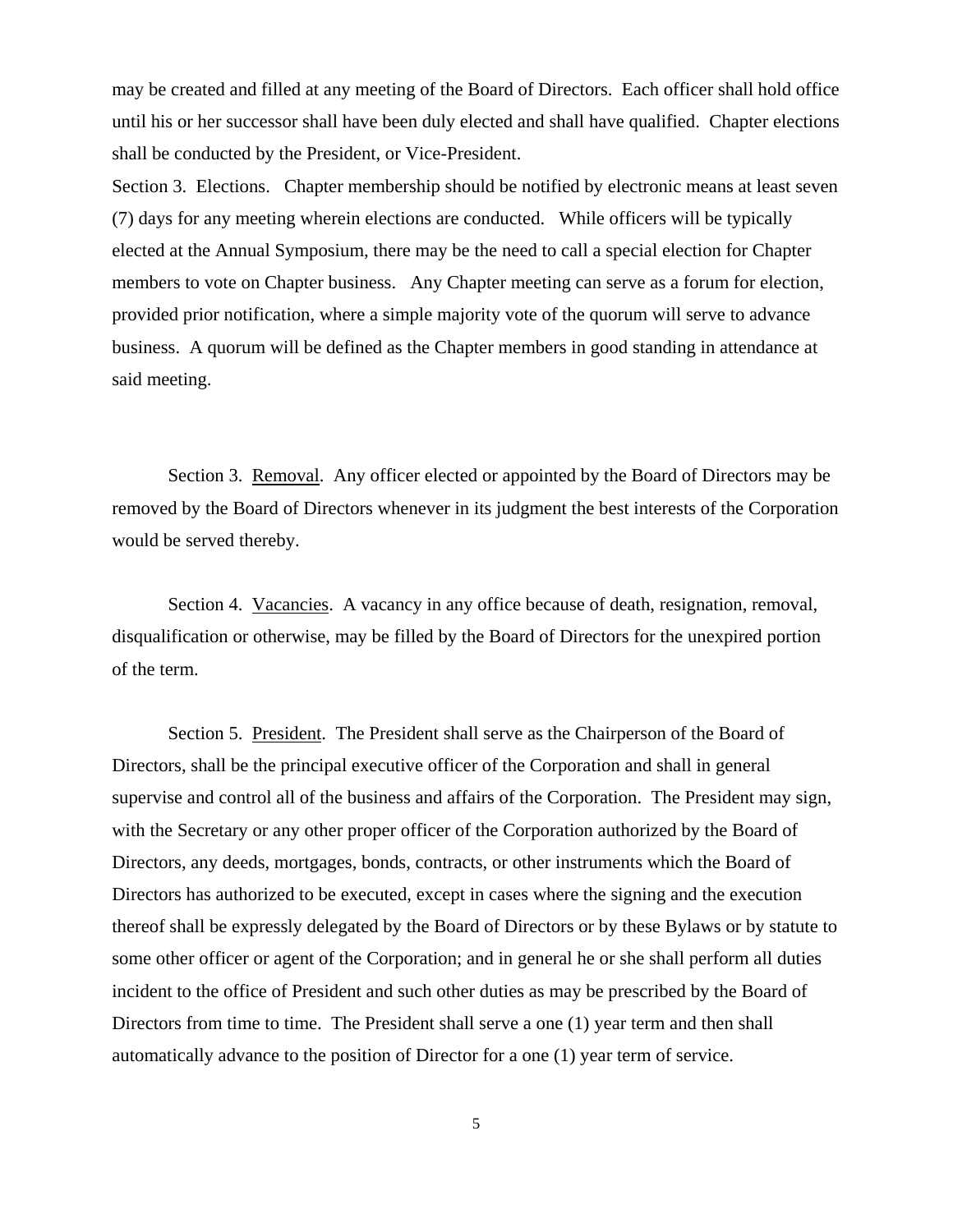Section 6. Vice-President. In the absence of the President or in the event of his or her inability or refusal to act, the Vice-President (or in the event there be more than one Vice-President, the Vice-President in the order of their election) shall perform the duties of the President, and when so acting, shall have all the powers of and be subject to all the restrictions upon the President. Any Vice-President shall perform such other duties as from time to time may be assigned to him or her by the President or by the Board of Directors. The Vice-President shall be soley responsible for the yearly execution of the Chapter annual Awards. The Vice-President shall serve a one (1) year term and then shall automatically advance to the position of President for a one (1) year term of service.

Section 7. Secretary/Treasurer. If required by the Board of Directors, the Secretary/Treasurer shall give bond for the faithful discharge of his or her duties in such sum and with such surety or sureties as the Board of Directors shall determine. If required by the Board of Directors, the Secretary/Treasurer shall give bond for the faithful discharge of his or her duties in such sum and with such surety or sureties as the Board of Directors shall determine. The Secretary/Treasurer shall keep the minutes of the meetings of the members and of the Board of Directors in one or more books provided for that purpose; see that all notices are duly given in accordance with the provisions of these Bylaws or as required by law; be custodian of the corporate records and, if the Corporation has a seal, of the seal of the Corporation and see that the seal of the Corporation is affixed to all documents, the execution of which on behalf of the Corporation under its seal is duly authorized in accordance with the provisions of these Bylaws; keep a register of the post office address of each Director which shall be furnished to the Secretary/Treasurer by such Director. The Secretary/Treasurer shall also have charge and custody of and be responsible for all funds and securities of the Corporation; receive and give receipts for moneys due and payable to the Corporation from any source whatsoever, and deposit all such moneys in the name of the Corporation in such banks, trust companies or other depositories as shall be selected in accordance with the provisions of Article VI of these Bylaws; and in general perform all the duties incident to the office of Secretary/Treasurer and such other duties as from time to time may be assigned by the President or by the Board of Directors. The Secretary/Treasurer is solely responsible for ensuring that the collected annual dues of Chapter membership, and the names of those members, are forwarded to the Secretary of the North American Catalysis Society. The Secretary/Treasurer shall be responsible for preparing, or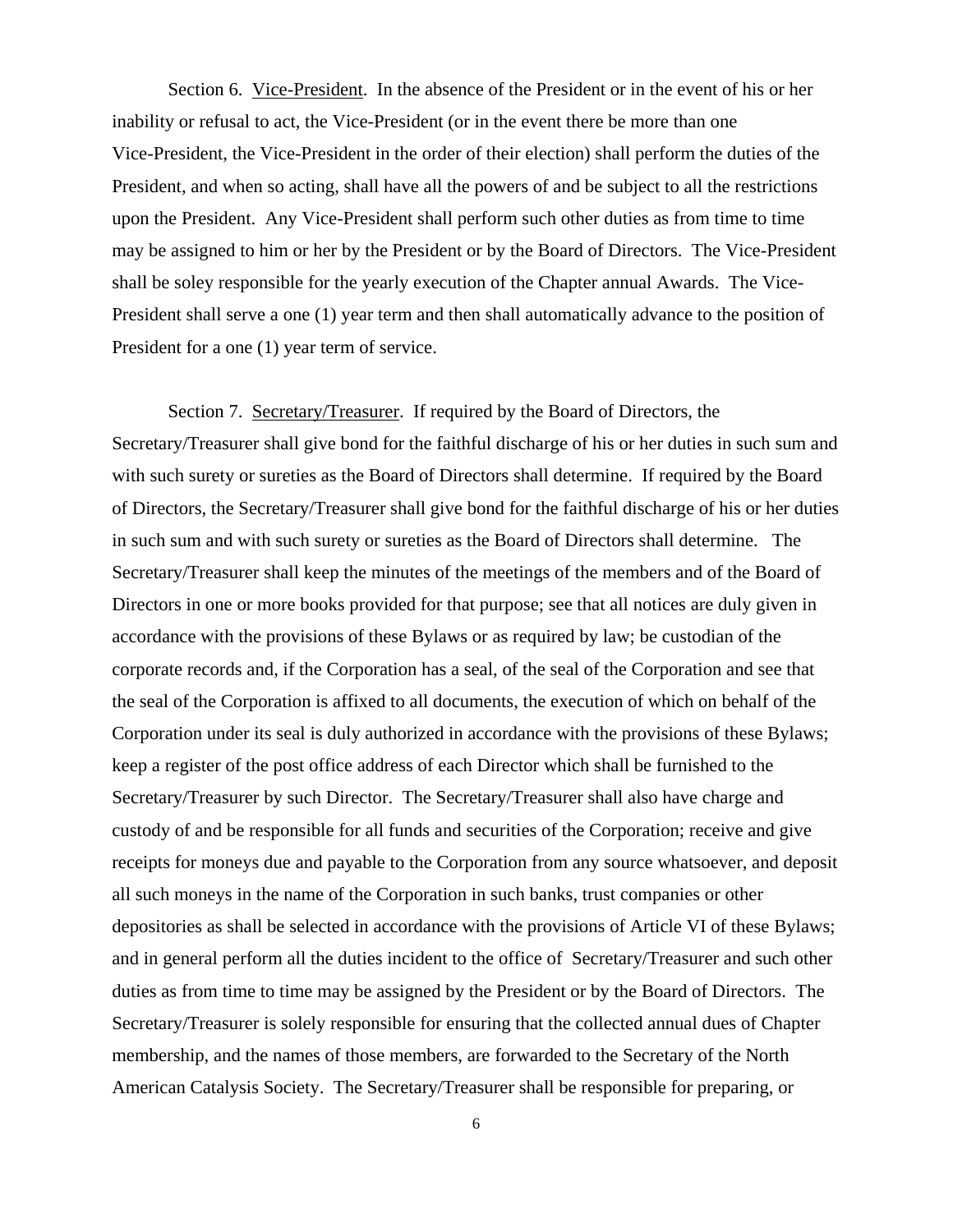ensuring the preparation by another party, all filings with governmental agencies, including the corporation's required informational returns with the Internal Revenue Service (Form 990, 990- EZ, 990-N, and/or 990-T, as the case may be). The Secretary/Treasurer shall serve a one (1) year term and then shall automatically advance to the position of Vice-President for a one (1) year term of service.

Section 9. Assistant Treasurers and Assistant Secretaries. If required by the Board of Directors, the Assistant Treasurers shall give bonds for the faithful discharge of their duties in such sums and with such sureties as the Board of Directors shall determine. The Assistant Treasurers and Assistant Secretaries, in general, shall perform such duties as shall be assigned to them in writing by the Secretary/Treasurer or by the President or the Board of Directors.

Section 10. Michigan Chapter Representative to the North American Catalysis Society. Hereafter termed "Chapter Representative," this elected position shall serve as the single vote of the Michigan Chapter at the Annual Meeting of the North American Catalysis Society. In the event of the inability of the Chapter Representative to attend any specific meeting of the North American Catalysis Society Board of Directors, the Board of Directors may appoint an alternative representative as proxy. The Chapter Representative should provide an update to the Board of Directors following an Annual Meeting of the North American Catalysis Society.

Section 11. Compensation. No compensation shall be paid to officers for services rendered to the Corporation in the course of holding office. The Board of Directors may authorize reasonable compensation for services of value performed by an officer independent of his or her office.

Section 11. Executive Director. The Board of Directors may employ, terminate, evaluate and fix the salary of an Executive Director of the Corporation. The Executive Director shall be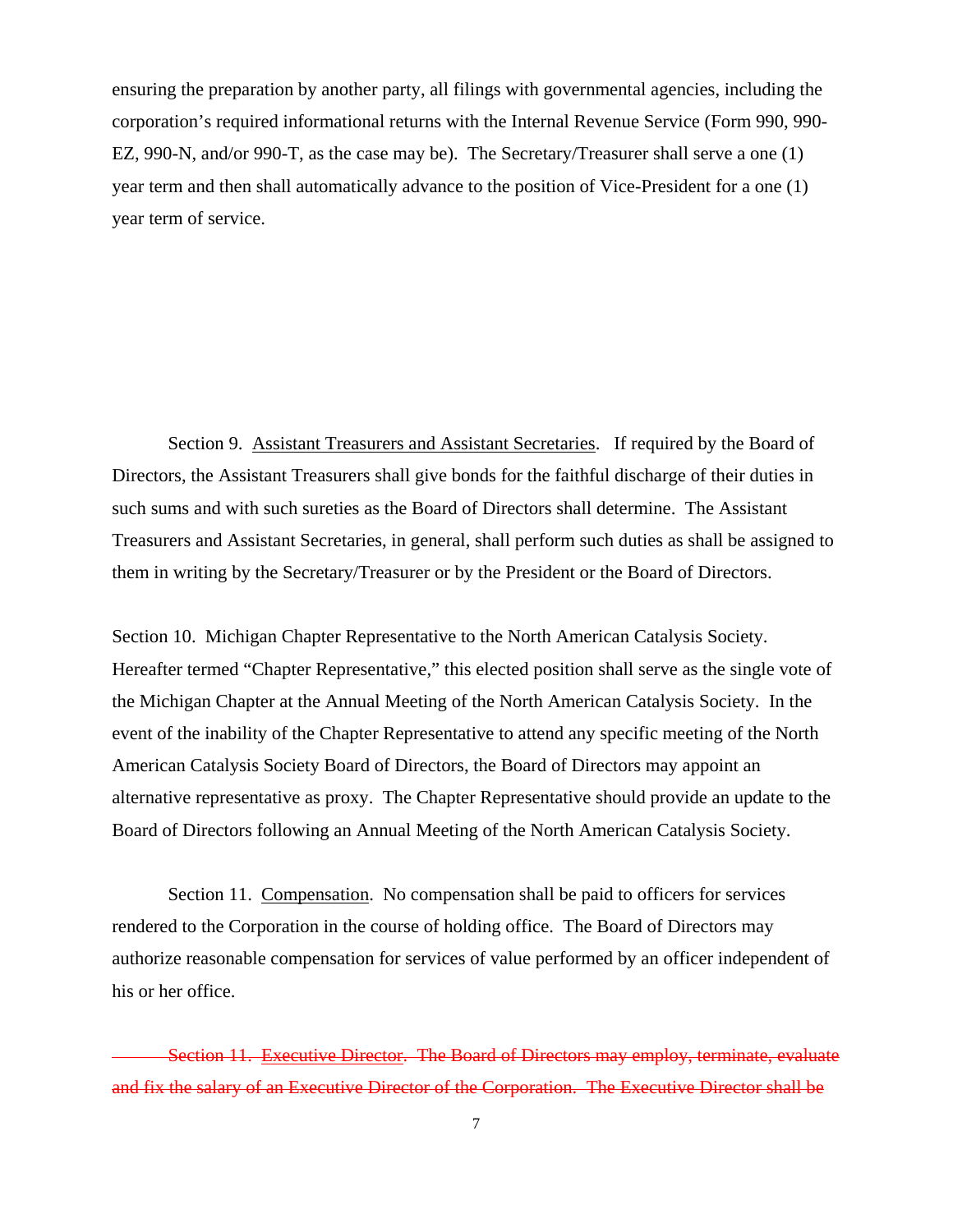the administrator responsible for carrying out the policies of the Board of Directors and Officers and the day to day affairs of the Corporation.

Section 12. Liability Insurance. The Corporation shall have the power to purchase and maintain insurance on behalf of any person who is or was a member of the Board of Directors, officer, employee or agent of the Corporation against any liability asserted against such person and incurred by him in any such capacity, rising out of his or her status as such, whether or not the Corporation would have power to indemnify him or her against such liability, provided that, when and to the extent that the Corporation has purchased and maintained such insurance, it shall have no duty to indemnify any such person to the extent such liability is covered by such insurance, except as may be set forth in the Corporation's Articles.

Section 13. Indemnification. To the extent not inconsistent with the law of the State of Michigan and the Articles of Incorporation, every person (and the heirs and personal representatives of such person) who is or was a director or officer of the corporation may be indemnified by the Corporation as provided in the Act.

# **ARTICLE V. Committees**

Section 1. Committees of Directors. The Board of Directors, by written resolution adopted by a majority of the Directors in office, may designate and appoint one or more committees, each of which shall consist of two or more Directors, which committees, to the extent provided in said resolution, shall have and exercise the authority of the Board of Directors in the management of the Corporation; provided, however that no such committee shall have the authority of the Board of Directors in reference to amending, altering or repealing the Bylaws; electing, appointing or removing any member of any such committee or any Director or officer of the Corporation; amending the Articles of Incorporation; adopting a plan of merger or adopting a plan of consolidation with another corporation; authorizing the voluntary dissolution of the Corporation or revoking proceedings therefore; adopting a plan for the distribution of the assets of the Corporation; fixing the compensation of the Directors for serving on the Board or on a committee; or amending, altering or repealing any resolution of the Board of Directors which by its terms provides that it shall not be amended, altered or repealed by such committee.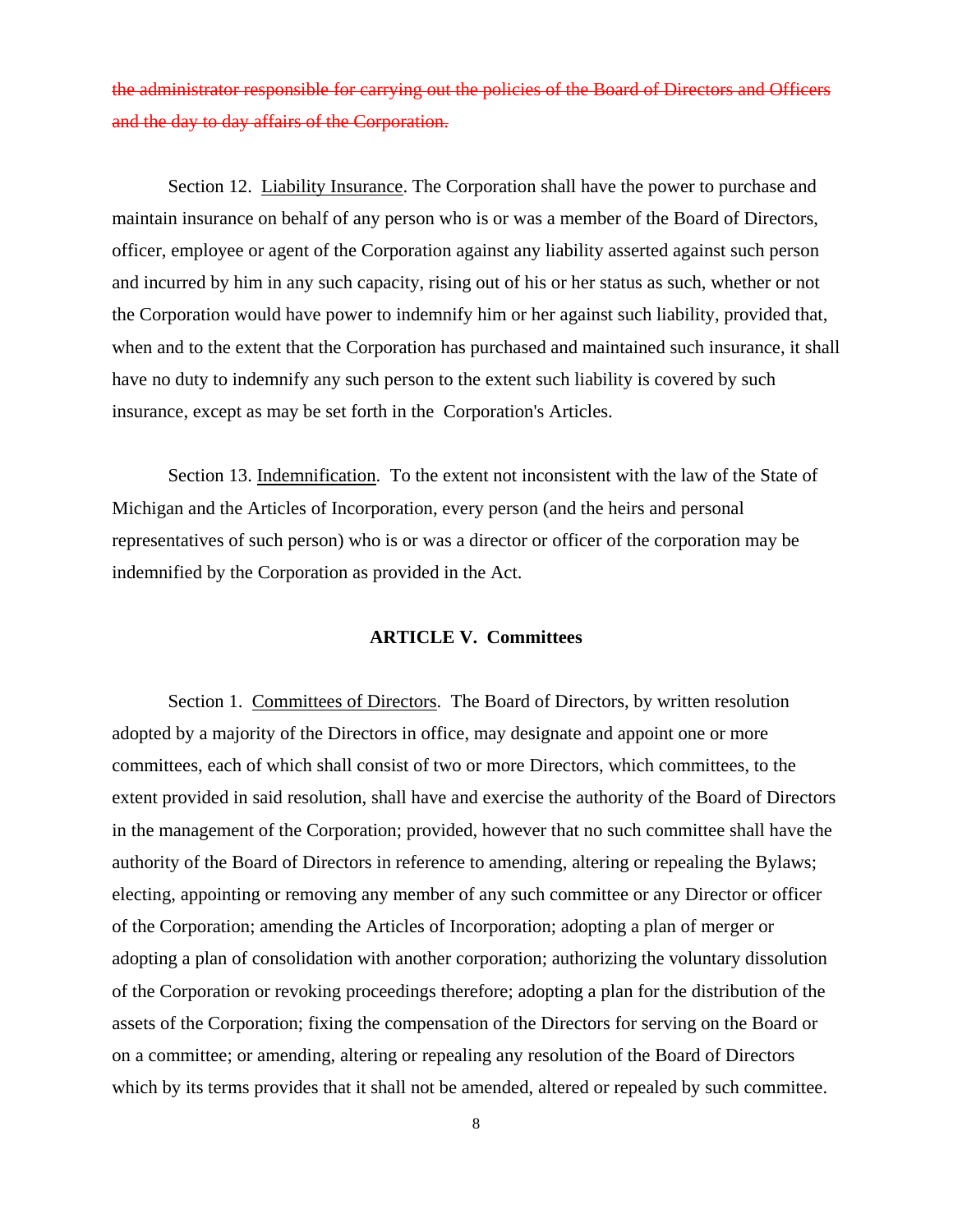The designation and appointment of any such committee and the delegation thereto of authority shall not operate to relieve the Board of Directors, or any individual Director, of any responsibility imposed upon it or the director by law.

Section 2. Other Director Committees. Other committees not having and exercising the authority of the Board of Directors in the management of the Corporation may be designated by a resolution adopted by a majority of the Directors present at a meeting at which a quorum is present. Except as otherwise provided in such resolution, members of each such committee shall be Directors of the Corporation, and the President of the Corporation shall appoint the members thereof. Any member thereof may be removed by the person or persons authorized to appoint such member whenever in their judgment the best interests of the Corporation shall be served by such removal.

Section 3 Award Committees. The Vice-President shall be responsible for the appointment and execution of Chapter Awards Committees. For the Excellence in Catalysis Research Award, and the Excellence in Catalysis Research and development Award, the Vice-President will select at least two (2), but no more than four (4) people to annual service in a committee intended to solicit nominations and select the winner of the annual Chapter Award. The Vice-President shall serve as the Chair of this committee and shall have the tie-breaking vote, if needed, during final Award recipient selection. The Vice-President shall report the Award recipient to the Board of Directors before notification of the Award recipient, and the general membership. The solicitation of nominations, and Award recipient selection must occur before the Annual symposium. The Vice-President is also responsible for convening an appropriate Awards committee responsible for selecting winners of the Outstanding Student Presentation, both oral and poster, from eligible graduate students at the Chapter Annual Symposium. In the event of an absence of the Vice-President during the time needed to carry out the duties of any Chapter Award, the President may appoint an alternative to serve in this role for a period of one (1) year.

Section 4. Term of Office. Each member of a committee shall continue as such until the next annual meeting of the Board of Directors of the Corporation and until the committee member's successor is appointed, unless the committee shall be sooner terminated, or unless such

9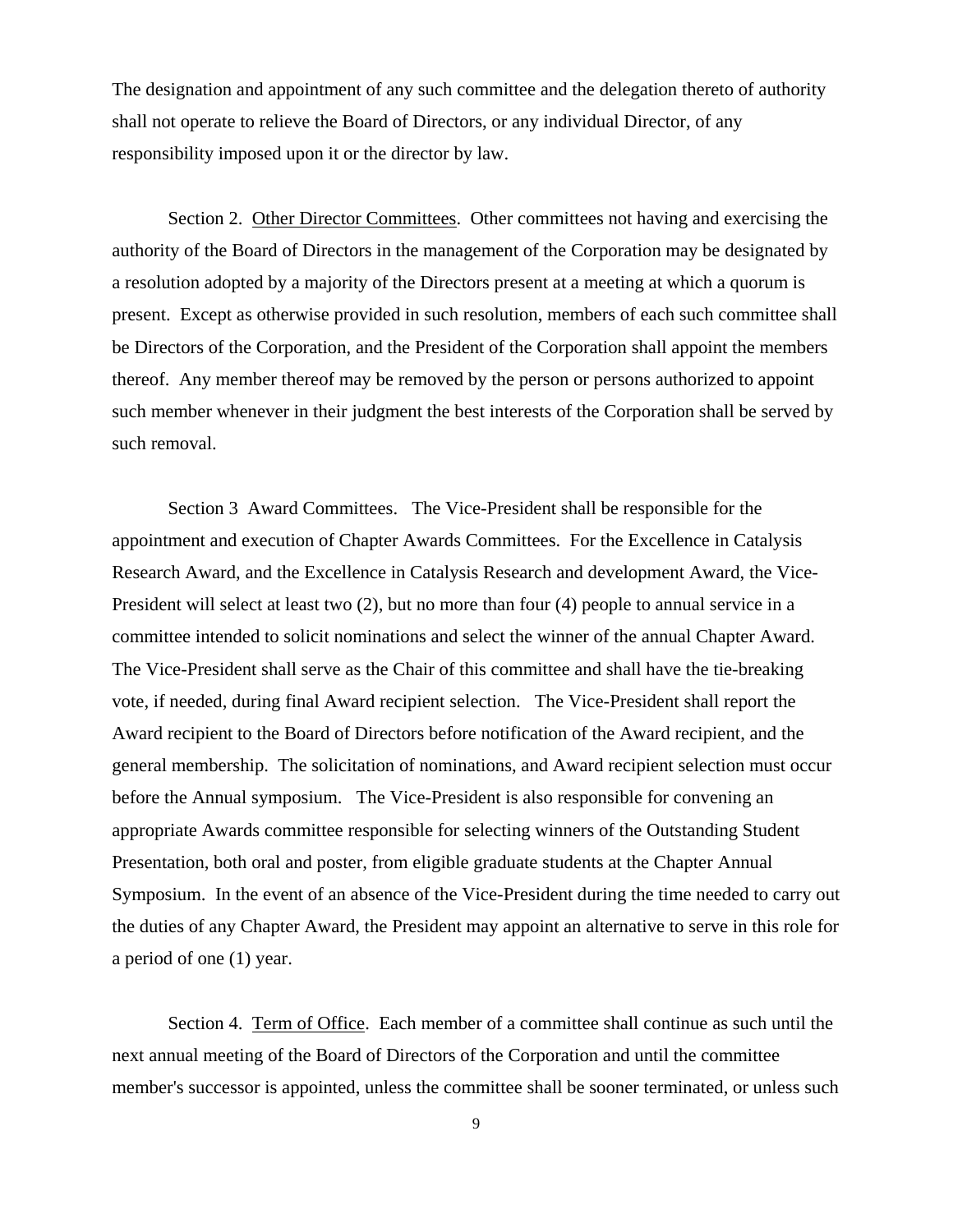member be removed from such committee, or unless such member shall cease to qualify as a member thereof.

Section 5. Chair. One member of each committee shall be appointed Chair by the person or persons authorized to appoint the members thereof.

Section 6. Vacancies. Vacancies in the membership of any committee may be filled by appointments made in the same manner as provided in the case of the original appointments.

Section 7. Quorum. Unless otherwise provided in the resolution of the Board of Directors designating a committee, a majority of the whole committee shall constitute a quorum and the act of a majority of the members present at a meeting at which a quorum is present shall be the act of the committee.

Section 8. Rules. Each committee may adopt rules for its own government not inconsistent with these Bylaws or with rules adopted by the Board of Directors.

# **ARTICLE VI. Contracts, Checks and Deposits**

Section 1. Contracts. The Board of Directors may authorize any officer or officers, agent or agents of the Corporation who are not specifically so authorized by these Bylaws, to enter into any contract or execute and deliver any instrument in the name of and on behalf of the Corporation, and such authority may be general or confined to specific instances; provided that such authorization shall be confirmed by written resolution.

Section 2. Checks, Drafts, Etc. All checks, drafts or orders for the payment of money, notes or other evidences of indebtedness issued in the name of the Corporation, shall be signed by the Secretary/Treasurer, or officers as provided for above or such officers, or agents of the Corporation and in such manner as shall from time to time be determined by written resolution of the Board of Directors.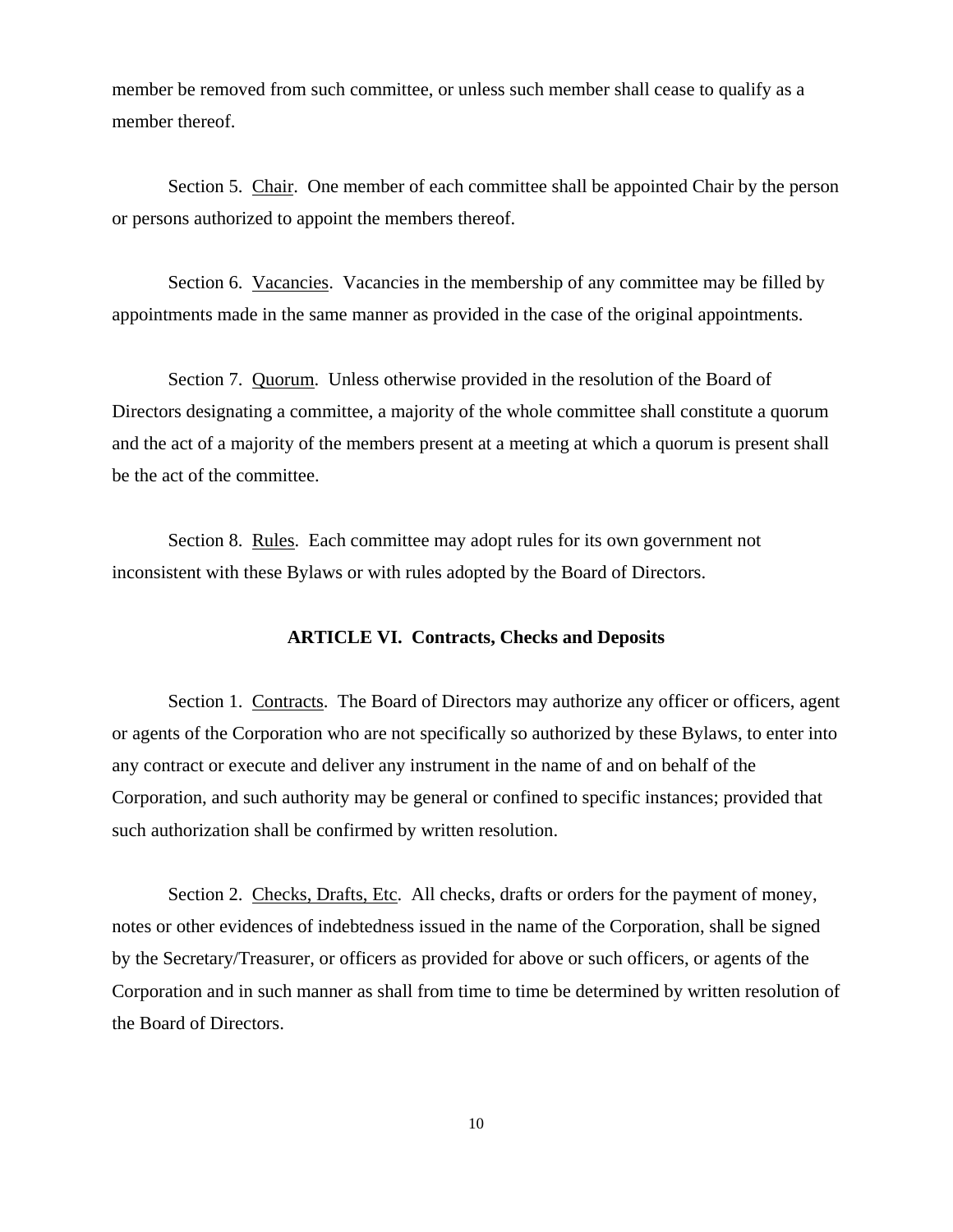Section 3. Deposits. All funds of the Corporation shall be deposited from time to time to the credit of the Corporation in such banks, trust companies or other depositories as the Board of Directors may select.

Section 4. Gifts. The Board of Directors may accept on behalf of the Corporation any contribution, gift, bequest or devise for the general purposes or for any special purpose of the Corporation.

### **ARTICLE VII. Books and Records**

The Corporation shall keep correct and complete books and records of account and shall also keep minutes of the proceedings of its Board of Directors and committees having any of the authority of the Board of Directors, and shall keep at the registered or principal office a record giving the names and addresses of the Board of Directors. All books and records of the Corporation may be inspected by any Director, or his or her agent or attorney for any proper purpose at any reasonable time.

# **ARTICLE VIII. Fiscal Year**

The Fiscal year of the Corporation shall begin on the first day of August and end on the last day of July in each year.

#### **ARTICLE IX. Seal**

The Board of Directors may provide a corporate seal. If a corporate seal is adopted it shall be affixed to a secretary's certificate and filed in the corporate record book.

# **ARTICLE X. Waiver of Notice**

Whenever any notice is required to be given under the provisions of the Act or under the provisions of the Articles of Incorporation or by Bylaws of the Corporation, a waiver thereof in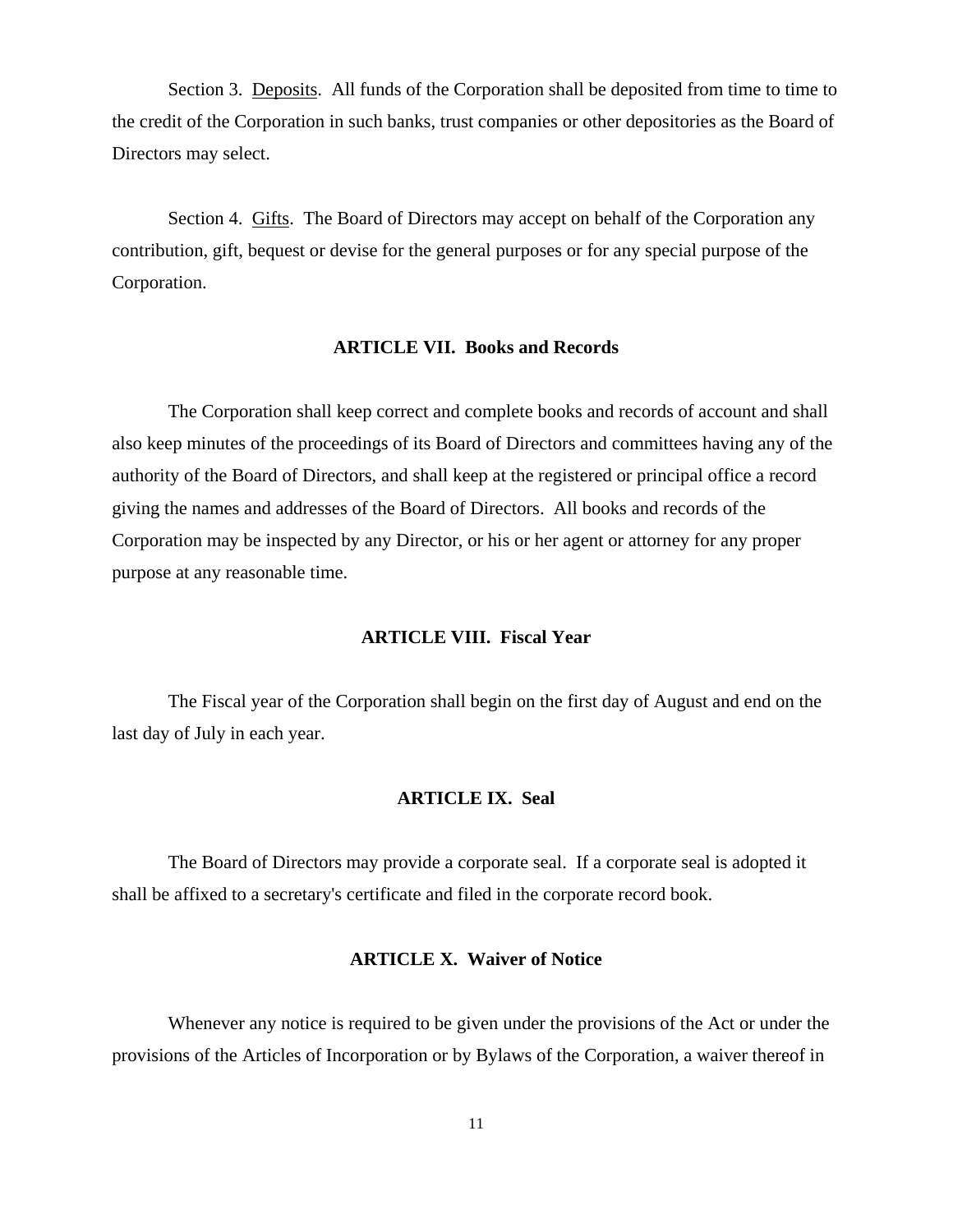writing signed by the person or persons entitled to such notice, whether before or after the time stated therein, shall be deemed equivalent to the giving of such notice.

### **ARTICLE XI. Amendments to Bylaws**

These Bylaws may be altered, amended or repealed or new Bylaws may be adopted by a majority of the Chapter membership in good standing present at any annual or regular meeting or at any special meeting, if at least thirty (30) days written notice is given of intention to alter, amend or repeal or to adopt new Bylaws at such meeting.

# **ARTICLE XII. Severability**

Each of the sections, subsections and provisions hereof shall be deemed and considered separate and severable so that if any section, subsection or provision is deemed or declared to be invalid or unenforceable, this shall have no effect on the validity or enforceability of any of the other sections, subsections or provisions.

## **ARTICLE XIII. Conflict of Interest Policy**

- 1. *Purpose*.The purpose of this conflict of interest policy is to protect the interests of the corporation when it is contemplating entering into a transaction or arrangement that might benefit the private interest of an officer or director of the corporation or might result in a possible excess benefit transaction. This policy is intended to supplement but not replace any applicable state and federal laws governing conflicts of interest applicable to nonprofit and charitable organizations.
- 2. *Definitions*
	- A. Interested Person. Any director, **principal** officer, or member of a committee with board delegated powers, who has a direct or indirect financial interest, as defined below, is an interested person.
	- B. Financial Interest. A person has a financial interest if the person has, directly or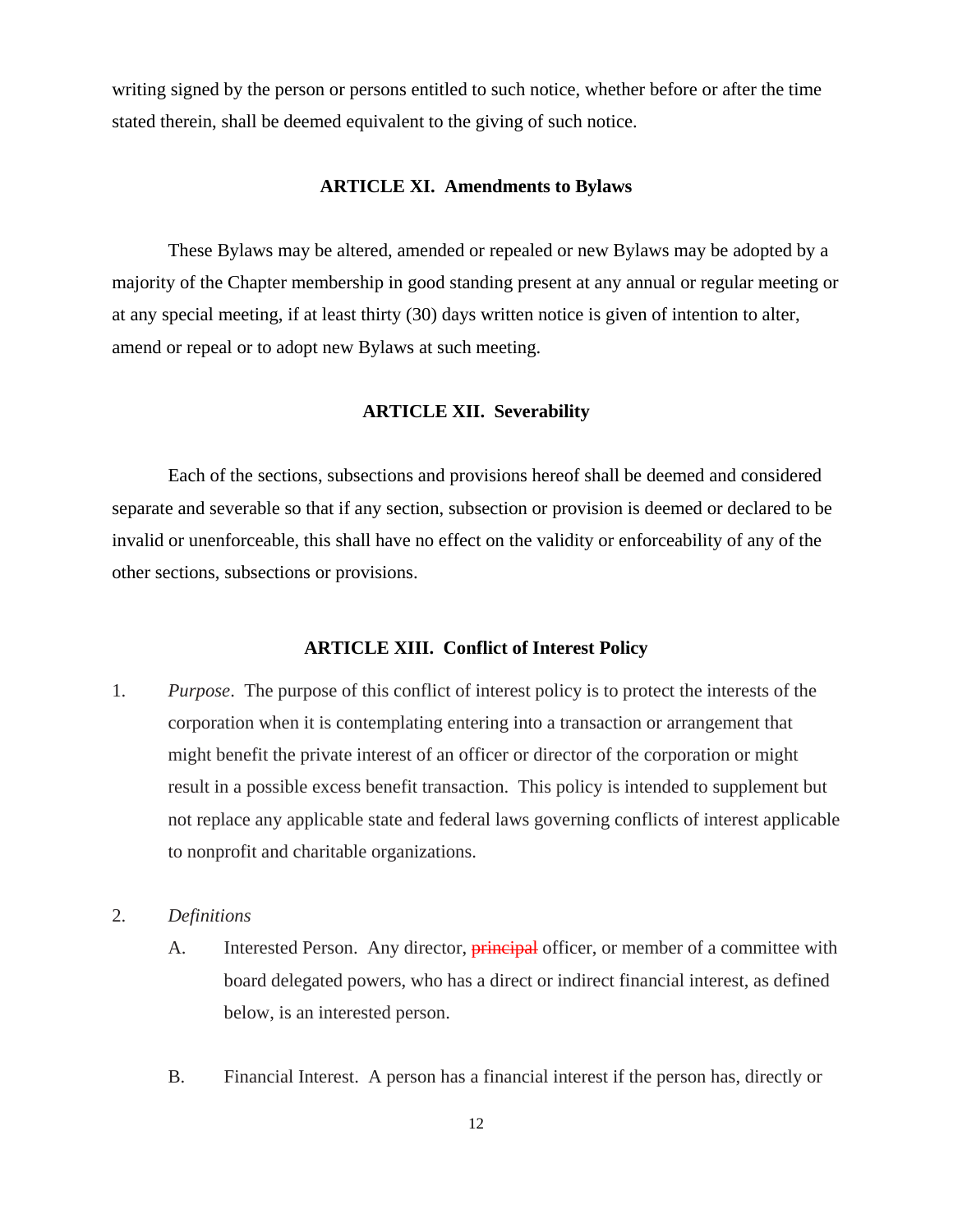indirectly, through business, investment, or family:

- 1. An ownership or investment interest in any entity with which the corporation has a transaction or arrangement,
- 2. A compensation arrangement with the corporation or with any entity or individual with which the corporation has a transaction or arrangement, or
- 3. A potential ownership or investment interest in, or compensation arrangement with, any entity or individual with which the corporation is negotiating a transaction or arrangement.

Compensation includes direct and indirect remuneration as well as gifts or favors that are not insubstantial.

A financial interest is not necessarily a conflict of interest. Under Section 3, paragraph B below, a person who has a financial interest may have a conflict of interest only if the appropriate governing board or committee decides that a conflict of interest exists.

# 3. *Procedures*

- A. Duty to Disclose. In connection with any actual or possible conflict of interest, an interested person must disclose the existence of the financial interest and be given the opportunity to disclose all material facts to the directors and members of committees with board delegated powers considering the proposed transaction or arrangement.
- B. Determining Whether a Conflict of Interest Exists. After disclosure of the financial interest and all material facts, and after any discussion with the interested person, he/she shall leave the board or committee meeting while the determination of a conflict of interest is discussed and voted upon. The remaining board or committee members shall decide if a conflict of interest exists.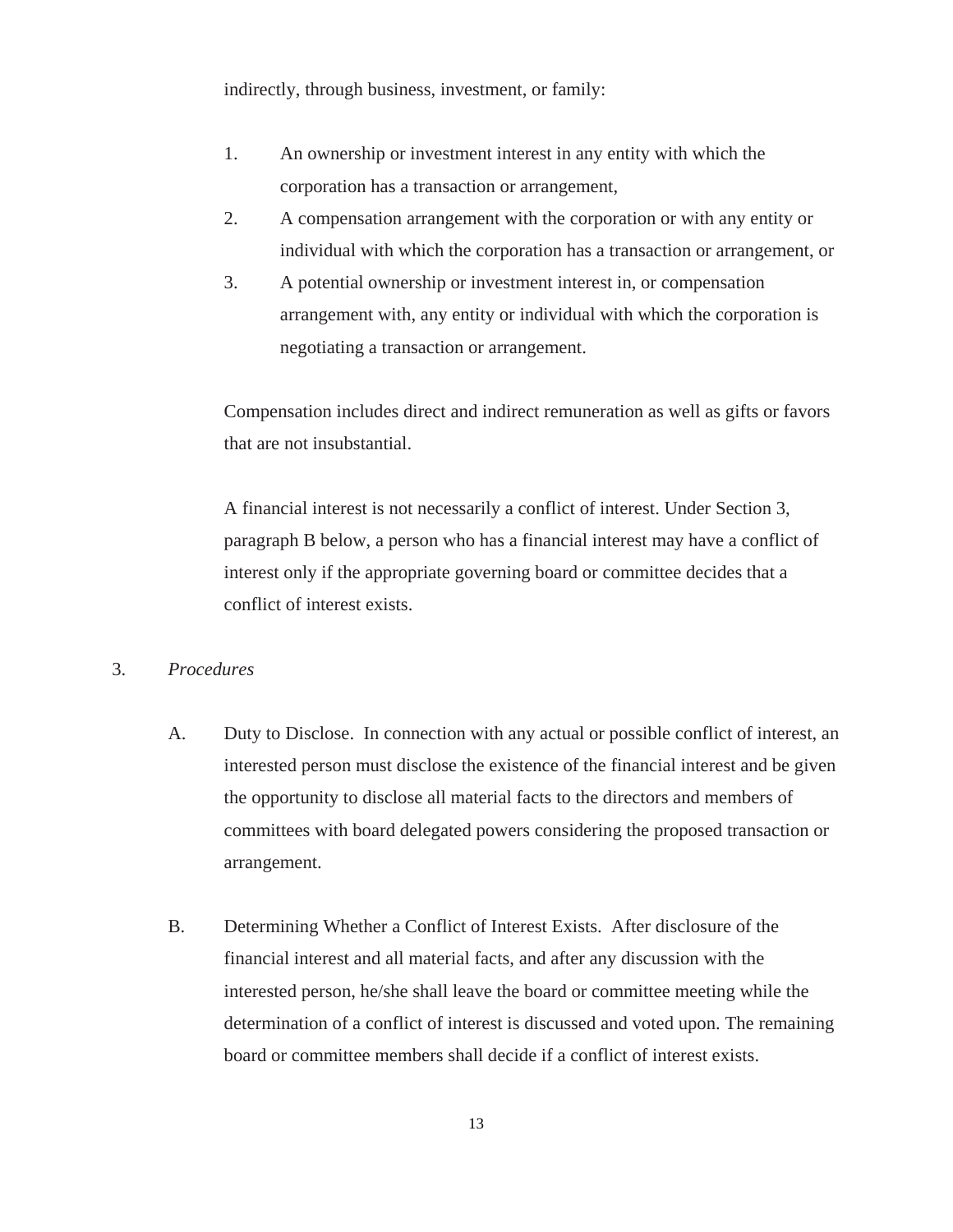- C. Procedures for Addressing the Conflict of Interest.
	- 1. An interested person may make a presentation at the board or committee meeting, but after the presentation, he/she shall leave the meeting during the discussion of, and the vote on, the transaction or arrangement involving the possible conflict of interest. Similarly, any other interested persons with a possible conflict of interest pertaining to a financial interest shall also leave the meeting.
	- 2. The chairperson of the board or committee shall, if appropriate, appoint a disinterested person or committee to investigate alternatives to the proposed transaction or arrangement.
	- 3. After exercising due diligence, the remaining members of the board or committee shall determine whether the corporation can obtain with reasonable efforts a more advantageous transaction or arrangement from a person or entity that would not give rise to a conflict of interest.
	- 4. If a more advantageous transaction or arrangement is not reasonably possible under circumstances not producing a conflict of interest, the board or committee shall determine by a majority vote of the disinterested directors whether the transaction or arrangement is in the corporation's best interest, for its own benefit, and whether it is fair and reasonable. In conformity with the above determination it shall make its decision as to whether to enter into the transaction or arrangement.
- D. Violations of the Conflicts of Interest Policy
	- 1. If the board or committee has reasonable cause to believe a member has failed to disclose actual or possible conflicts of interest, it shall inform the member of the basis for such belief and afford the member an opportunity to explain the alleged failure to disclose.
	- 2. If, after hearing the member's response and after making further investigation as warranted by the circumstances, the board or committee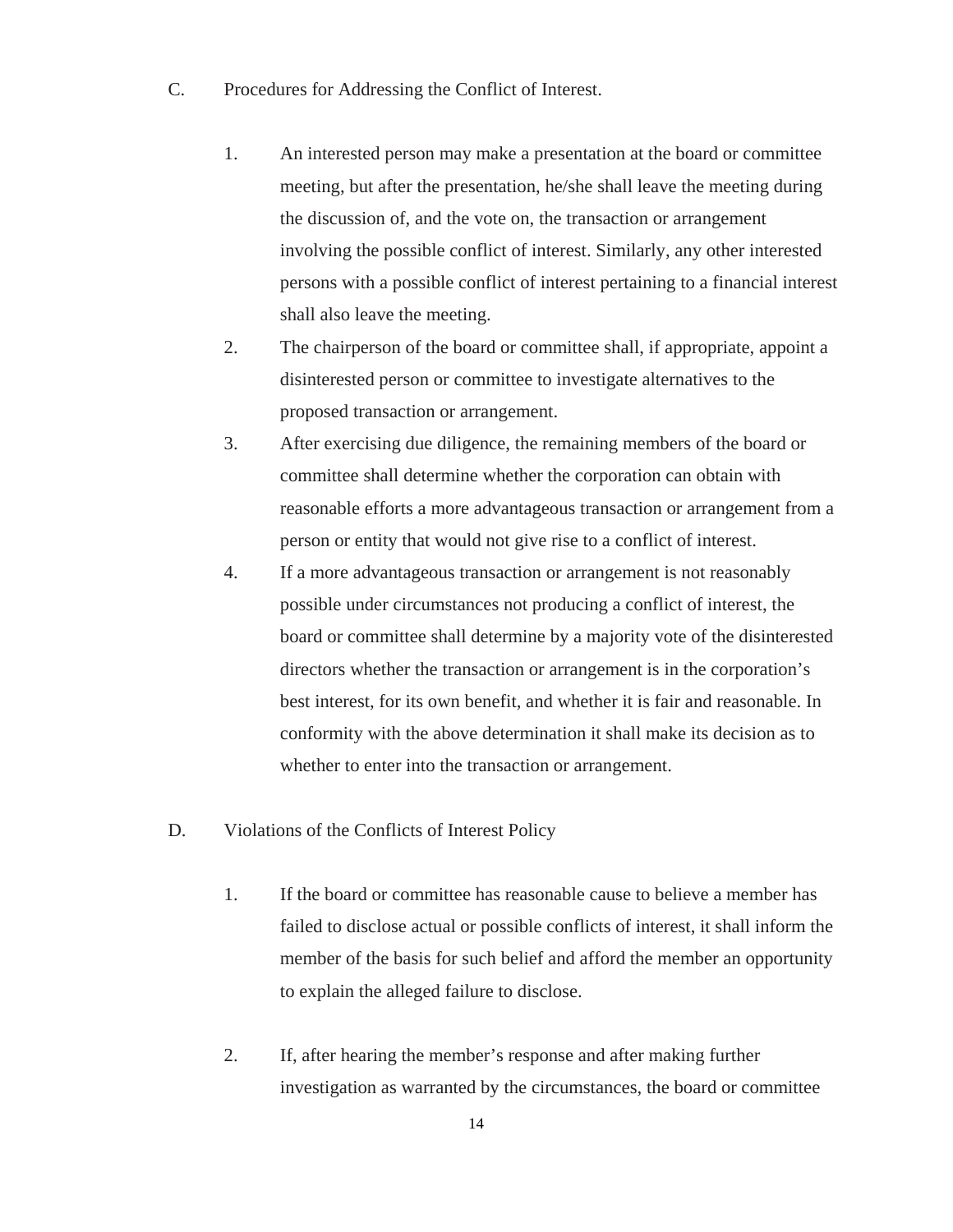determines the member has failed to disclose an actual or possible conflict of interest, it shall take appropriate disciplinary and corrective action.

- 4. *Records of Proceedings*.The minutes of the board and all committees with board delegated powers shall contain:
	- A. The names of the persons who disclosed or otherwise were found to have a financial interest in connection with an actual or possible conflict of interest, the nature of the financial interest, any action taken to determine whether a conflict of interest was present, and the board's or committee's decision as to whether a conflict of interest in fact existed.
	- B. The names of the persons who were present for discussions and votes relating to the transaction or arrangement, the content of the discussion, including any alternatives to the proposed transaction or arrangement, and a record of any votes taken in connection with the proceedings.

# 5. *Compensation*

- A. A voting member of the board who receives compensation, directly or indirectly, from the corporation for services is precluded from voting on matters pertaining to that member's compensation and on voting on other members' compensation.
- B. A voting member of any committee whose jurisdiction includes compensation matters and who receives compensation, directly or indirectly, from the corporation for services is precluded from voting on matters pertaining to that member's compensation and on other members' compensation.
- C. No voting member of the board or any committee whose jurisdiction includes compensation matters and who receives compensation, directly or indirectly, from the corporation, either individually or collectively, is prohibited from providing information to any committee regarding compensation.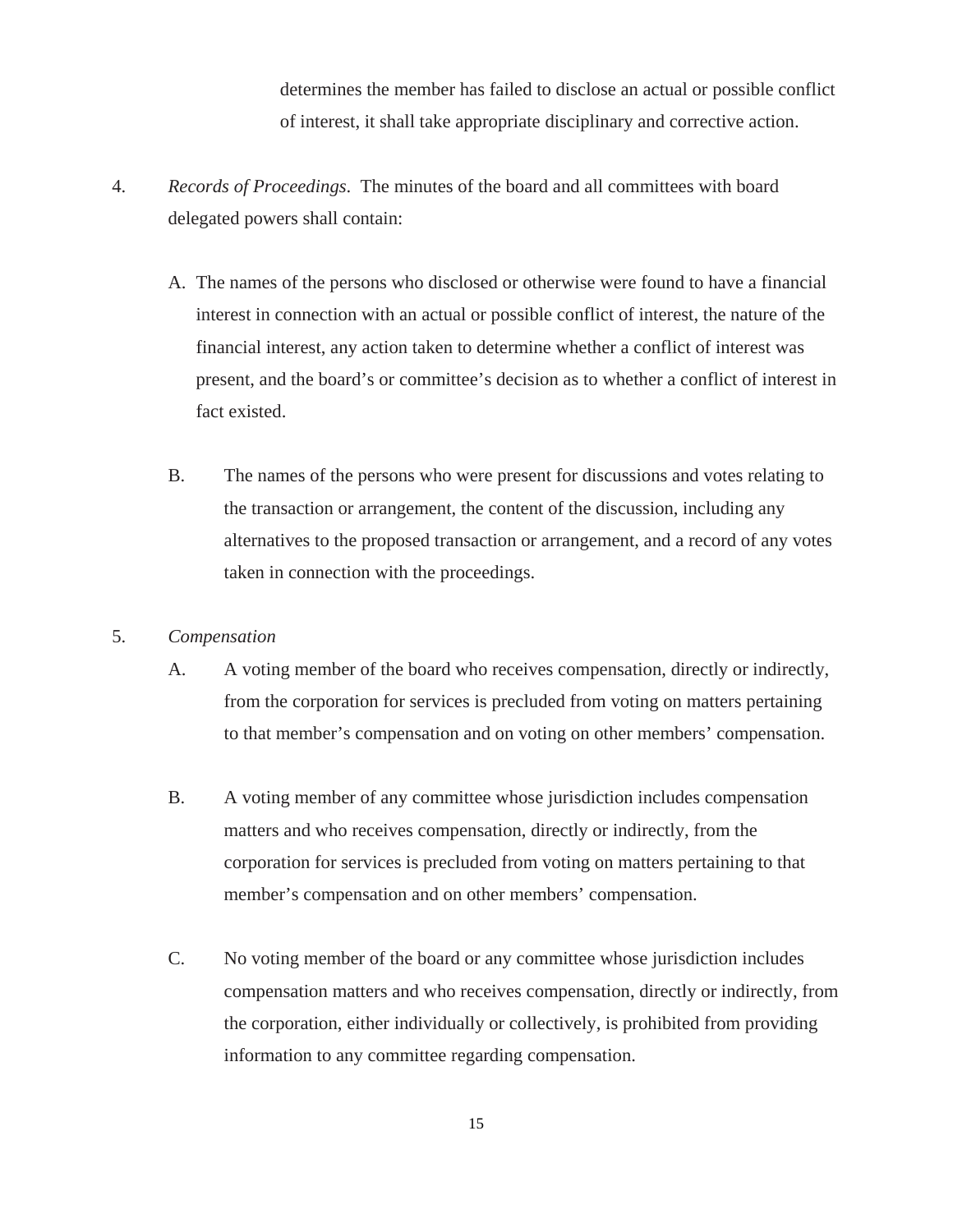- 6. *Annual Statements*.Each director, principal officer and member of a committee with board delegated powers shall annually acknowledge an electronic communication which affirms such person:
	- A. Has received a copy of the conflict of interest policy,
	- B. Has read and understands the policy,
	- C. Has agreed to comply with the policy, and
	- D. Understands the corporation is charitable and in order to maintain its federal tax exemption it must engage primarily in activities which accomplish one or more of its tax-exempt purposes.
- 7. *Periodic Reviews*.To ensure the corporation operates in a manner consistent with charitable purposes and does not engage in activities that could jeopardize its tax-exempt status, periodic reviews shall be conducted. The periodic reviews shall, at a minimum, include the following subjects and will generally take place at the Annual Chapter meeting:
	- A. Whether compensation arrangements and benefits are reasonable, based on competent survey information and the result of arm's length bargaining.
	- B. Whether partnerships, joint ventures, and arrangements with management organizations conform to the corporation's written policies, are properly recorded, reflect reasonable investment or payments for goods and services, further charitable purposes and do not result in inurnment, impermissible private benefit or in an excess benefit transaction.
- 8. *Use of Outside Experts*.When conducting the periodic reviews as provided for in Paragraph 7 of this article, the corporation may, but need not, use outside advisors. If outside experts are used, their use shall not relieve the board of its responsibility for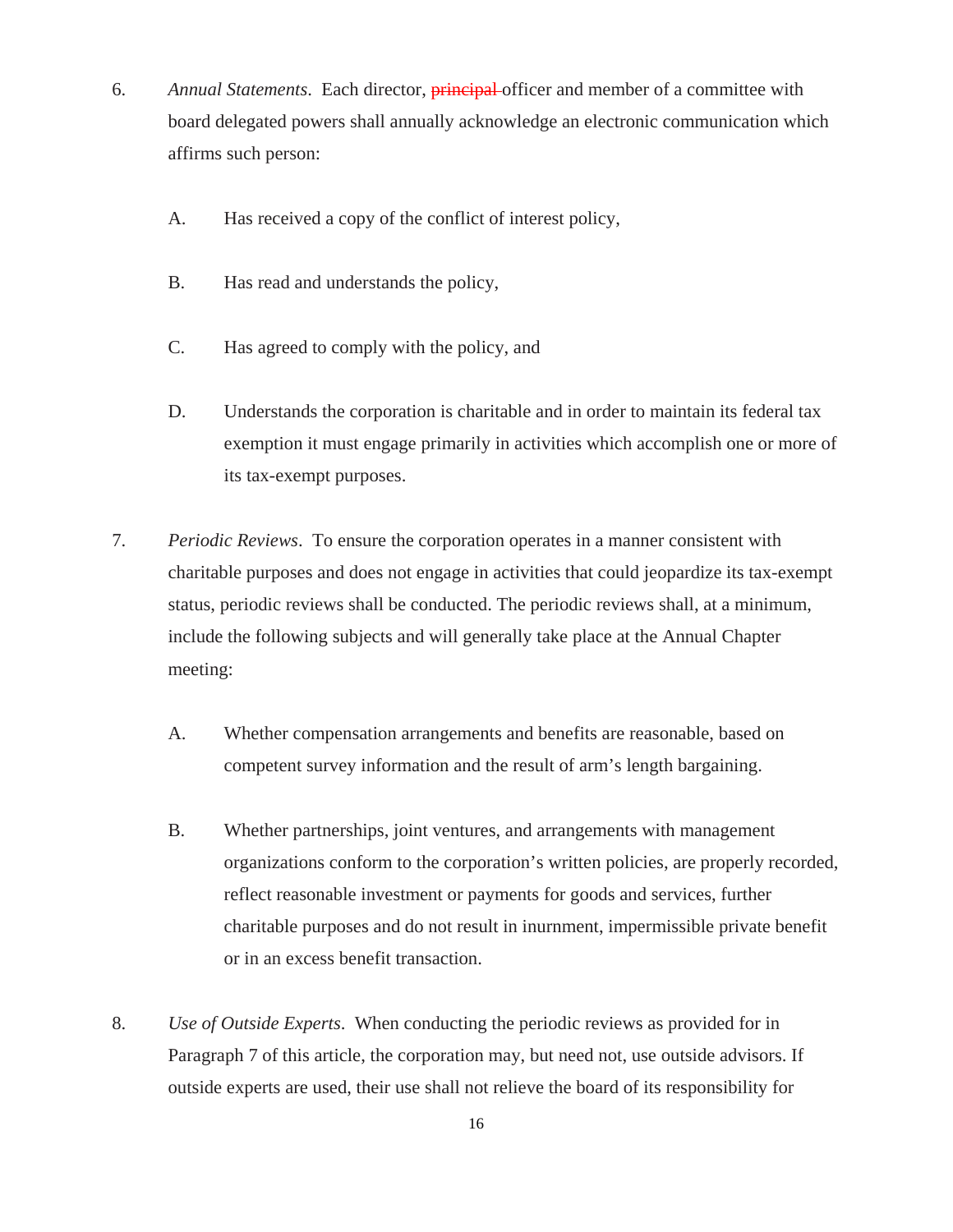ensuring periodic reviews are conducted.

## **ARTICLE IX. Chapter Membership**

A Chapter Member in good standing are defined as individuals who are interested in advancing the field of Catalysis and the objectives as outlined in the Articles of Incorporation. A Chapter Member in good standing has Chapter voting authority, and is granted this authority by paying the annual dues of the Chapter, the cost of which is set by the North American Catalysis Society for the purposes of membership.

## **ARTICLE X. Chapter Meetings**

The Chapter shall conduct at least three meetings a fiscal year to advance the cause of catalysis as set forth in the Articles of Incorporation. One of these meeting per year must be defined as the Annual Symposium. There will be an exception to the need for an Annual Symposium in any year in which the Michigan Chapter is the host Chapter for the Biannual Meeting of the North American Catalysis Society.

Electronic announcement of all Chapter meetings will be given, at minimum, to all Chapter members in good standing by the Secretary/Treasurer at least one (1) week in advance. Meetings are open to both Chapter members and non-members.

### **ARTICLE XI. Chapter Awards**

Section 1. Awards. The Society has established multiple Chapter awards that are given on an annual basis. The selection of the awards and their committees are the responsibility of the Vice-President as laid out in Article V, Section 3. The Michigan Chapter of the North American Catalysis Society Award for Excellence in Catalysis Research, The Michigan Chapter of the North American Catalysis Society Award for Excellence in Catalysis Research and Development, The Michigan Chapter of the North American Catalysis Society Outstanding Student Oral Presentation Award, and The Michigan Chapter of the North American Catalysis Society Outstanding Student Oral Presentation Award.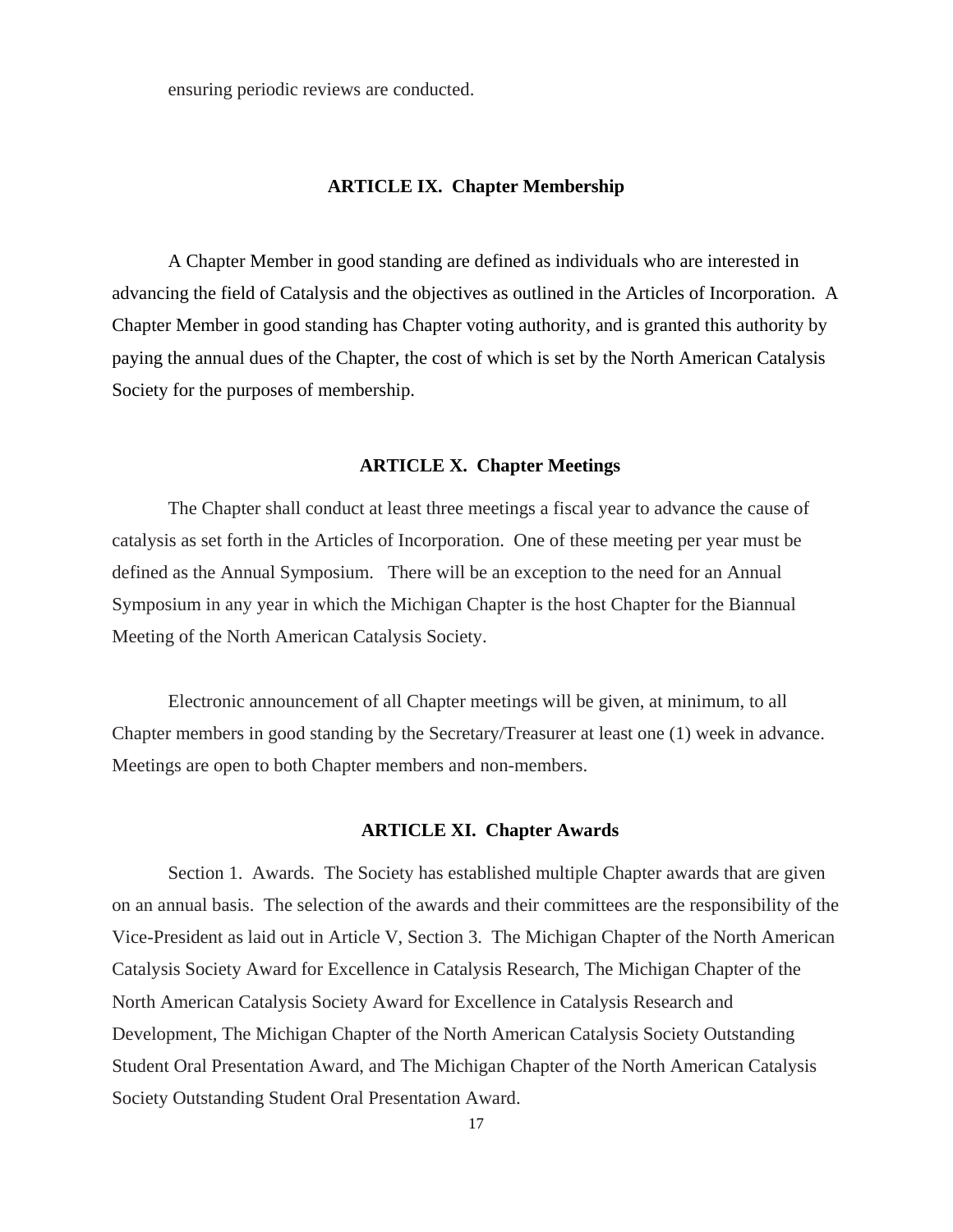- 1. The Michigan Chapter of the North American Catalysis Society Award for Excellence in Catalysis Research and Development, hereafter call "Excellence Award," shall be given biennially, in even-numbered calendar years, to individual researchers in the state of Michigan and its neighboring states or provinces. This Award formally recognizes individuals who have made outstanding contributions to catalytic science and industrial catalytic science and related technology. This award shall consist of a plaque, and a monetary gift of an amount determined by the Officers and Board of Directors, presented at the Annual Symposium or other suitable meeting.
- 2. The Michigan Chapter of the North American Catalysis Society Award for Excellence in Catalysis Research, hereafter call "Excellence Award," shall be given biennially, in odd-numbered years, to individual researchers in North America. This Award formally recognize individuals who have made outstanding contributions to fundamental catalytic science. This award shall consist of a plaque, and a monetary gift of an amount determined by the Officers and Board of Directors, presented at the Annual Symposium or other suitable meeting.
- 3. The Michigan Chapter of the North American Catalysis Society Outstanding Student Oral Presentation Award, hereafter called "Student Award." This annual award may be given at the Chapter Symposium to a student oral presenter and shall consist of a certificate of a monetary gift of an amount determined by the Officers and Board of Directors, presented at the Annual Symposium. The number of these awards shall be determined by the Chapter Officers and Board of Directors in attendance at the symposium.
- 4. The Michigan Chapter of the North American Catalysis Society Outstanding Student Poster Presentation Award, hereafter called "Student Award.". This annual award shall be given at the Chapter Symposium to a student poster presenter and shall consist of a certificate of a monetary gift of an amount determined by the Officers and Board of Directors, presented at the Annual Symposium. The number of these awards shall be determined by the Chapter Officers and Board of Directors in attendance at the symposium.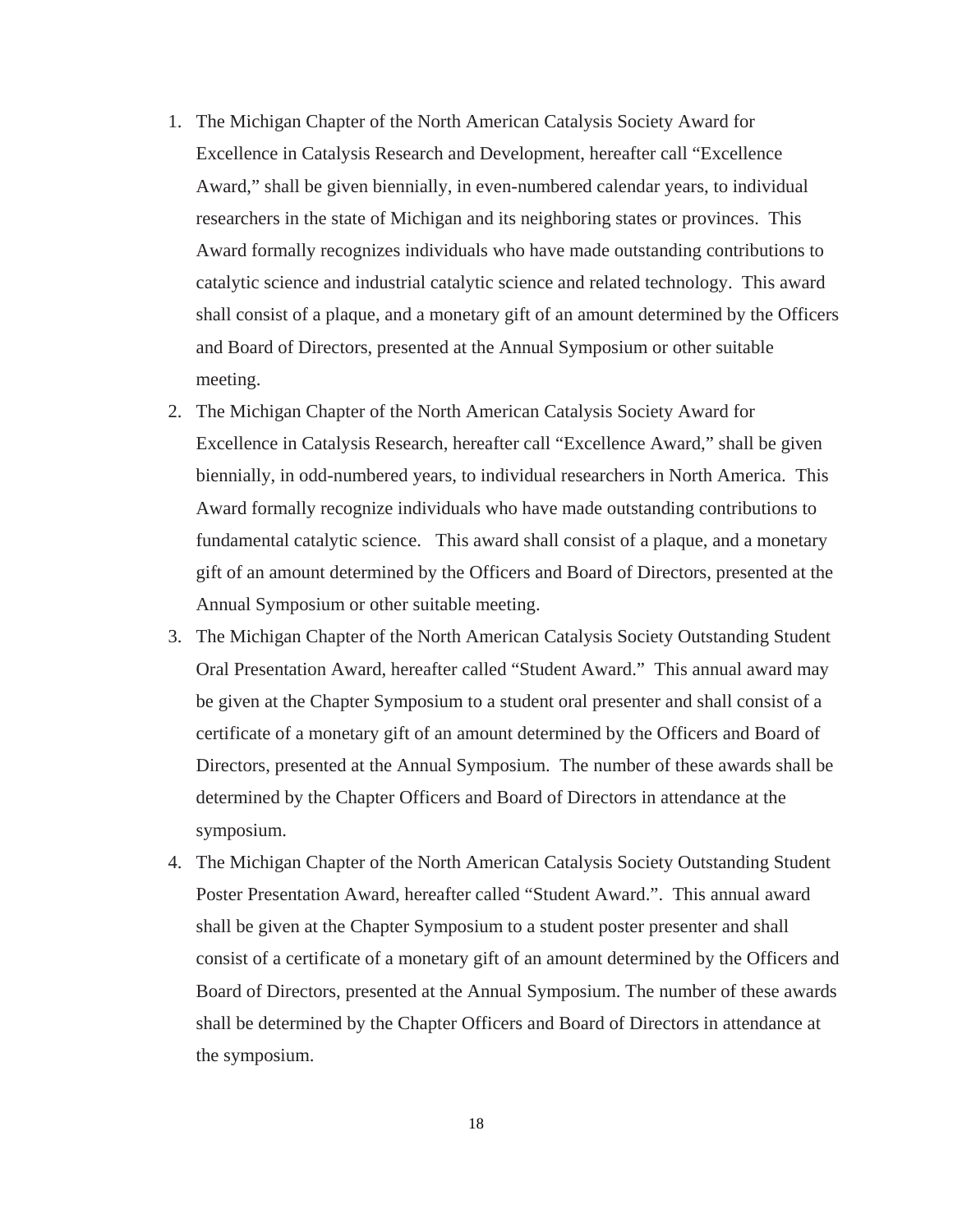Section 2. Nomination Requirements. The nomination process for the Excellence Awards will be initiated by the Vice-President. Solicitation of nomination materials for the Excellence Awards can be carried out through the Chapter Secretary/Treasurer. Each Excellence Award nomination shall include, but shall not be limited to, curriculum vitae, bibliography of significant publications, short proposed citations, narrative statement describing the nominee's qualifications for the award, and one confidential letter of support requested by the nominator. The collection of above materials shall be called the nomination packet. Each nomination packet shall be held by the Chapter for three years, and may be forwarded with any sitting Vice-President for award consideration during that time period. Nomination packets will be submitted to the committee designated by the Vice-President for annual award selection. Student awards are also conducted by the Vice-President the day of the Chapter Symposium, who will organize and Chair a committee to execute final award selection. Nomination eligibility for any student award will the verified by the Vice-President prior to the Chapter Symposium.

Section 3. Award Sponsorship. Any section award may be sponsored by, but not limited to, such entities as memorial trust funds, academic, or industrial sponsorship. The sponsorship of an award will typically involve providing, in whole or in part, the monetary value of the award. The arrangement of any such sponsorship must be passed by a majority vote of the Board of Directors with subsequent administration by the Chapter officers.

# **ADOPTION OF BYLAWS**

I, the undersigned, certify that I am the sole incorporator of the Corporation, and that the above bylaws were adopted by me pursuant to the Michigan Nonprofit Corporation Act, Sec. 231(1)(a)  $(MCL 450.2231(1)(a)).$